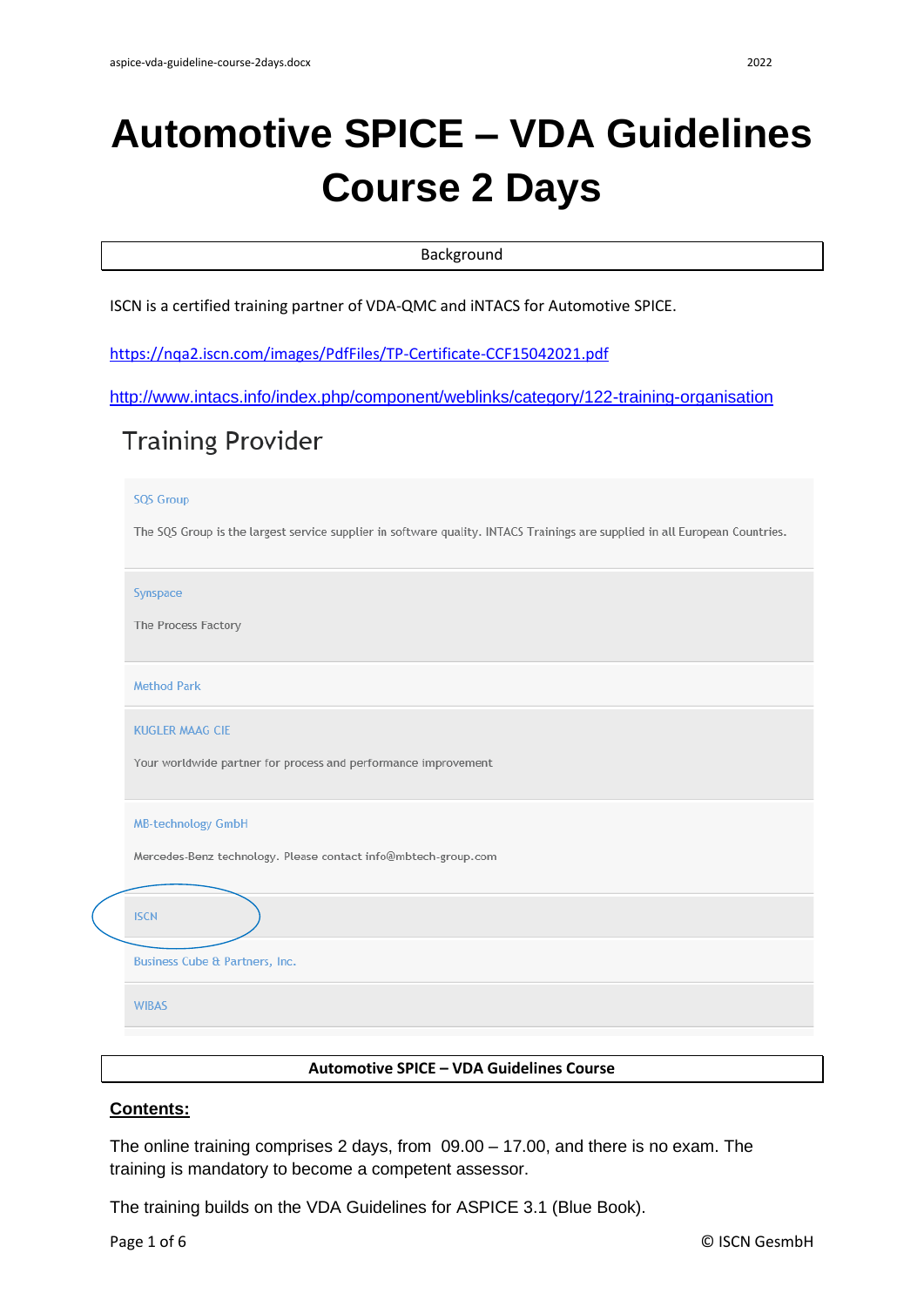The training uses a portal from ISCN to display examples of the impact of rules and recommendations in the rating during an assessment.

| <b>Day</b> | <b>Time</b>     | <b>Chapter</b> | <b>Module</b>                | <b>Exercise</b> |
|------------|-----------------|----------------|------------------------------|-----------------|
| Day 1      | 09.00 - 09.45   | 1              | Introduction                 | <b>NO</b>       |
|            |                 |                | Rating Rules and             |                 |
| Day 1      | $10.00 - 11.00$ | $\overline{2}$ | Recommendations              | <b>YES</b>      |
|            |                 |                | <b>Exercise Left Side of</b> |                 |
| Day 1      | $11.00 - 12.00$ | 4              | the V                        | <b>YES</b>      |
| Day 1      | 12.00 - 12.30   |                | <b>Discussions</b>           |                 |
| Day 1      | 12.00 - 13.00   |                | Lunch                        |                 |
|            |                 |                | <b>VDA Scope Specific</b>    |                 |
| Day 1      | 13.00 - 14.30   | 3              | Rules                        | <b>YES</b>      |
|            |                 |                | Exercise Right Side of       |                 |
| Day 1      | 14.30 - 15.30   | 4              | the V                        | <b>YES</b>      |
| Day 1      | 15.30 - 16.00   |                | <b>Discussions</b>           |                 |
| Day 1      | $16.00 - 16.15$ |                | <b>Coffee Break</b>          |                 |
| Day 1      | $16.15 - 17.00$ | 5.             | <b>Asessment Process</b>     | <b>NO</b>       |
|            |                 |                | Homework to read             |                 |
|            |                 |                | <b>Exercise Specific</b>     |                 |
| Day 2      | $09.00 - 10.00$ | 6              | Environments                 | <b>YES</b>      |
| Day 2      | $10.00 - 10.30$ |                | <b>Discussions</b>           |                 |
| Day 2      | 10.30 - 11.00   |                | <b>Coffee Break</b>          |                 |
| Day 2      | 11.00 - 11.30   | 7              | Aggregation                  | <b>NO</b>       |
|            |                 |                | Rating Rules L2 and          |                 |
| Day 2      | 11.30 - 12.30   | 9              | L <sub>3</sub>               |                 |
|            | 12.30 - 13.30   |                | Lunch                        |                 |
|            |                 |                | Exercise Strategy,           |                 |
| Day 2      | 13.00 - 14.30   | 8              | Traceability, etc.           | <b>YES</b>      |
| Day 2      | 14.30 - 15.00   |                | <b>Coffee Break</b>          |                 |
|            |                 |                | <b>Exercises Capability</b>  |                 |
| Day 2      | 15.00 - 16.00   | 10             | Levels                       | <b>YES</b>      |
| Day 2      | $16.00 - 16.30$ |                | <b>Discussions</b>           |                 |
| Day 2      | 16.30 - 17.00   |                | Summary                      |                 |

Course Schedule

### Exercises

The course contains a mixture of lectures and practical exercises. Students learn to implement the ASPICE guideline based on case studies.

## **Resources Used**

Please register with the training portals before the course starts.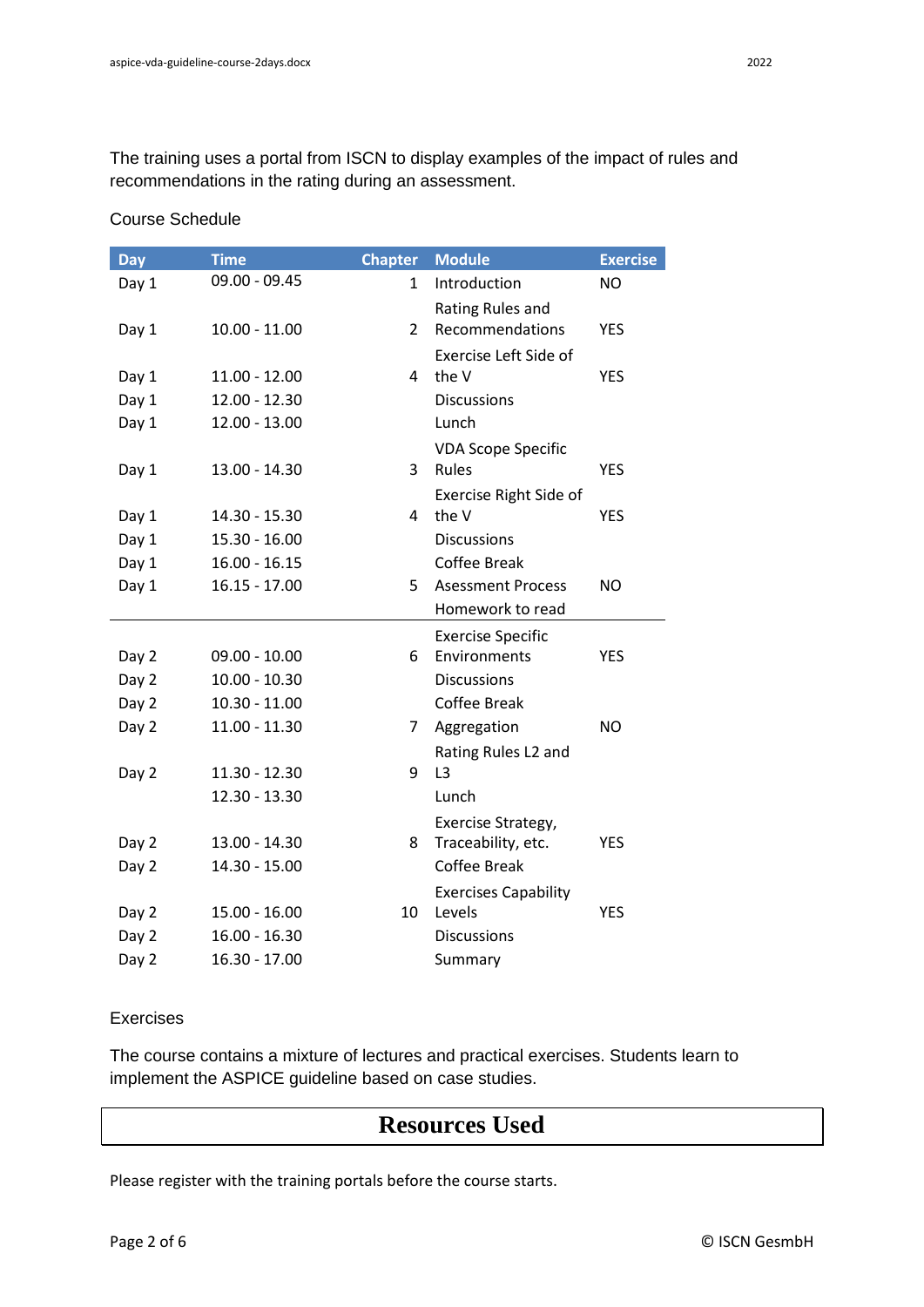The course materials and lectures are online available on the DRIVES platform. MOOC stands for Massive open online courses.

These courses are a good introduction to prepare for the course. To get introduced increases the capability to pass the VDA exa.

### <https://learn.drives-compass.eu/>



Scroll down and select the course.

- 1. MOOC for Introduction to Automotive SPICE ®
- Select the course Introduction to Automotive SPICE ®
- Register
- You receive an email and need to confirm by clicking the link in your email.
- Then you can login
- 2. MOOC for Introduction to Automotive SPICE ® Provisional Assessor
- Select the course Introduction to Automotive SPICE ® Provisional Assessor
- Register
- You receive an email and need to confirm by clicking the link in your email.
- Then you can login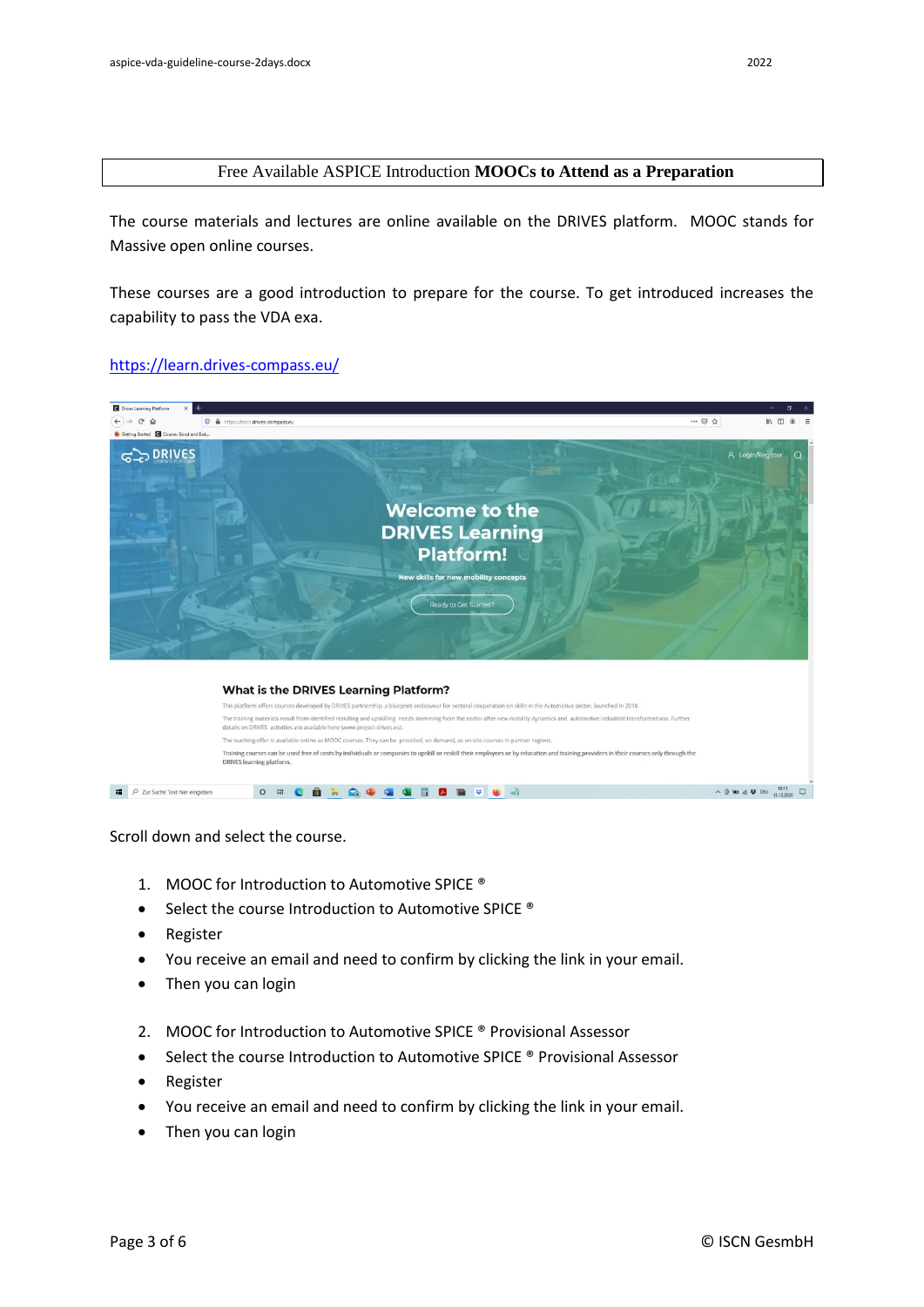

### **Automotive SPICE VDA Guideline Course (2 Days)**

The course materials and lectures are online available on the EuroSPI Academy platform and form the basis for the course with exercises.

### <https://academy.eurospi.net/>

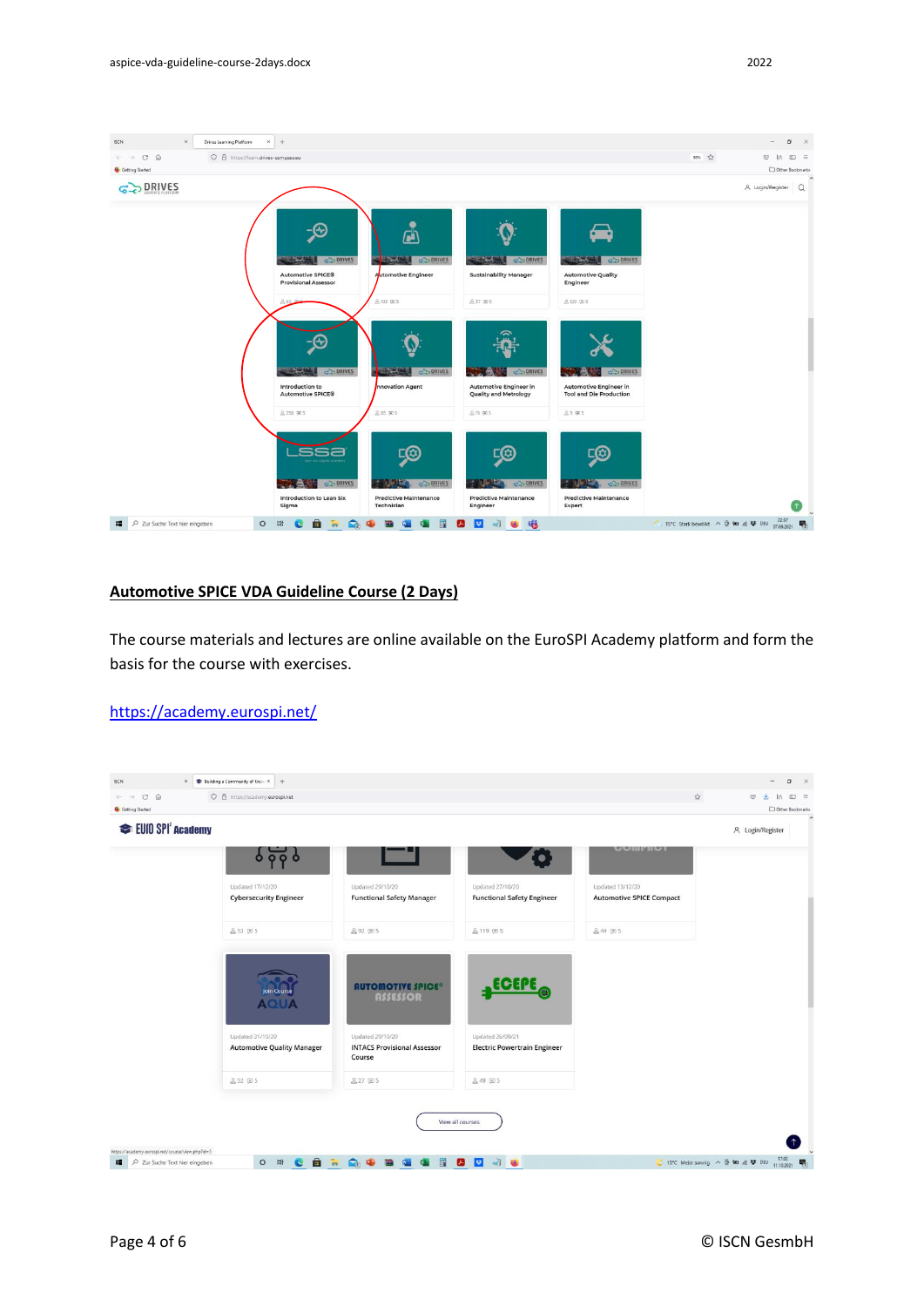- Select the course Automotive SPICE VDA Guidelines Course
- Register
- You receive an email and need to confirm by clicking the link in your email.
- Then you can login
- You need the enrollment key **– will be provided -**

| .<br><b>ASSOSSITICIII</b> FUITAL $\omega$<br>ystelli |
|------------------------------------------------------|
|                                                      |

Practical exercises are performed with and cloud based assessment portal of ISCN.

### [https://www.iscn.com/capadv\\_r82/](https://www.iscn.com/capadv_r82/)

| Capability<br>viser                                                                                                               |                                                                                                                                                                                                                                                                                                                                                                                                                                                                                                                                                                                                                                                                                                                      |                       |       |             |  |  |
|-----------------------------------------------------------------------------------------------------------------------------------|----------------------------------------------------------------------------------------------------------------------------------------------------------------------------------------------------------------------------------------------------------------------------------------------------------------------------------------------------------------------------------------------------------------------------------------------------------------------------------------------------------------------------------------------------------------------------------------------------------------------------------------------------------------------------------------------------------------------|-----------------------|-------|-------------|--|--|
| <b>Software Process Assessment</b><br><b>About</b>                                                                                | <b>Process Assessment Model</b>                                                                                                                                                                                                                                                                                                                                                                                                                                                                                                                                                                                                                                                                                      | <b>Browse Domains</b> | Login | <b>Help</b> |  |  |
| <b>THE GOALS</b>                                                                                                                  | <b>Welcome to the Capability Adviser Web Assessment</b>                                                                                                                                                                                                                                                                                                                                                                                                                                                                                                                                                                                                                                                              |                       |       |             |  |  |
| > Establish plans for improvements<br>> Benchmark with international standards<br>> Increase the competitiveness on the<br>market | The Version 8.1 includes:                                                                                                                                                                                                                                                                                                                                                                                                                                                                                                                                                                                                                                                                                            |                       |       |             |  |  |
| $\overline{\mathbf{3}}$<br>$\overline{2}$                                                                                         | . Document your assessment notes in separate fields as strength,<br>weaknesses and suggestion/improvements<br>. Notes are saved automatically, no worries that notes get lost<br>. Improved Benchmarking functionality to compare and analyse assessment<br>results and determine which practices need a general improvement<br>. Improved Assessment Report with Evidence list export<br>. Deactivating Assessors, which are not any more active, assessments still<br>include all their ratings and notes<br>• Set assessments to read-only in order to archive them<br>. Automatic generate your iNTACS log after the assessment<br>. Decreased load times drastically<br>• Many small bug fixes and improvements |                       |       |             |  |  |
| $\mathbf{0}$                                                                                                                      | The Capability Adviser is a web based team assessment tool, supporting<br>Automotive SPICE(r) 3.1, VDA Guidelines, joint assessments, assessment reports<br>and much more.                                                                                                                                                                                                                                                                                                                                                                                                                                                                                                                                           |                       |       |             |  |  |
|                                                                                                                                   | Visit the Capability Adviser product page at: www.iscn.com                                                                                                                                                                                                                                                                                                                                                                                                                                                                                                                                                                                                                                                           |                       |       |             |  |  |
|                                                                                                                                   |                                                                                                                                                                                                                                                                                                                                                                                                                                                                                                                                                                                                                                                                                                                      |                       |       |             |  |  |

The trainer will establish a training assessment and provide the exercise teams with an assessor account.

#### **MS Teams Links**

The lectures will be in the main stream. In addition there will be a  $2<sup>nd</sup>$  stream and two teams in parallel will do ratings. The trainer will join the 2 teams on a time-sharing basis. Also possible is that only the main stream is used and the attendees form teams, connect themselves inside the company and return when fulfilling the exercise with results to the main stream.